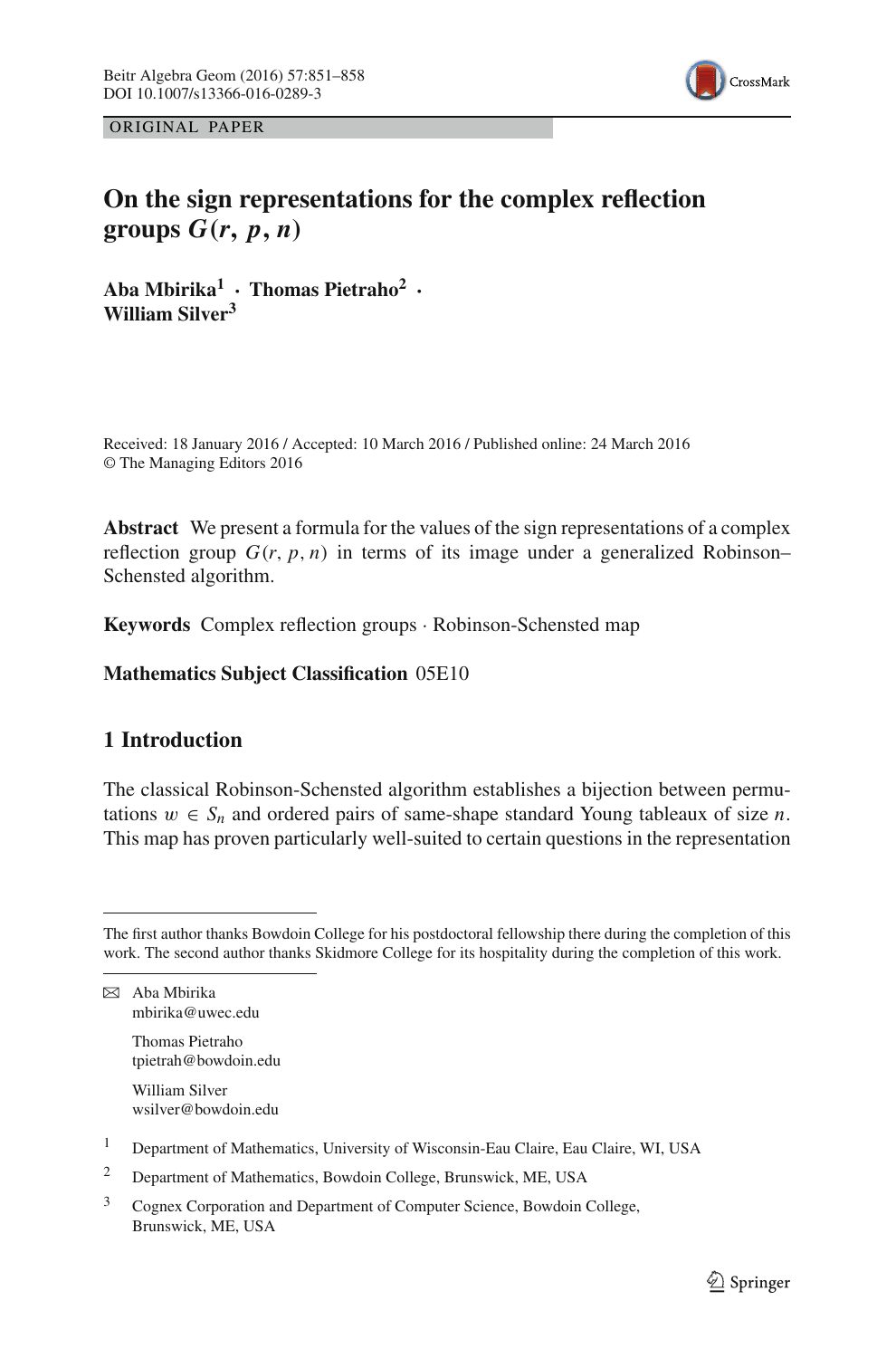theory of both  $S_n$  and the semisimple Lie groups of type  $A$ . For instance, Kazhdan-Lusztig cells as well as the primitive spectra of semisimple Lie algebras can be readily described in terms of images of this correspondence.

Other sometimes more elementary representation-theoretic information requires more work to extract from standard Young tableaux. For instance, in independent work, [Reifegerste](#page-7-0) [\(2004\)](#page-7-0) and [Sjöstrand](#page-7-1) [\(2005\)](#page-7-1) developed a method for reading the value of the sign representation of a permutation  $w \in S_n$  based on two tableaux statistics. Let  $w \in S_n$  and write  $RS(w) = (P, Q)$  for its image under the classical Robinson-Schensted map. If we write *e* for the number of squares in the even-indexed rows of  $P$ , let  $sign(T)$  be the sign of a tableau  $T$  derived from its inversion number, and let *sgn* be the usual sign representation on  $S_n$ , then

$$
sgn(w) = (-1)^e \cdot sign(P) \cdot sign(Q). \tag{1.1}
$$

<span id="page-1-0"></span>The focus of this note is to extend this result to the complex reflection groups  $G(r, p, n)$ . Its two main ingredients generalize readily to this setting. First, the classical Robinson-Schensted algorithm admits a straightforward extension mapping each element  $w \in G(r, p, n)$  to a same-shape pair of *r*-multitableaux, see [Stanley](#page-7-2) [\(1982,](#page-7-2) Sect. 6) and [Iancu](#page-7-3) [\(2003\)](#page-7-3). At the same time, the sign of a permutation in  $S_n$  extends to a family of *r* one-dimensional representations of *G*(*r*, *p*, *n*). After defining new *spin* and *sign* statistics on *r*-multitableaux, we offer a short proof of the following:

**Theorem** Let  $w \in G(r, p, n)$  and write  $\mathbb{RS}(w) = (\mathbb{P}, \mathbb{Q})$  for its image under the *generalized Robinson-Schensted map. Given a primitive rth root of unity* ζ *and the associated family*  $\{sgn_i\}_{i=0}^{r-1}$  *of representations of G*(*r*, *p*, *n*)*, we have* 

$$
sgn_i(w) = (-1)^{e(\mathbf{P})} \cdot (\zeta^i)^{spin(\mathbf{P})+spin(\mathbf{Q})} \cdot sign(\mathbf{P}) \cdot sign(\mathbf{Q}),
$$

*where e*(**P**) *is the total sum of the lengths of the even-indexed rows of the component tableaux of* **P***.*

A weaker version of this theorem has been used to verify a formula for the sign representation of the classical Weyl groups in type *B* for a family of domino tableaux Robinson-Schensted maps, see [\(Pietraho 2014](#page-7-4)). For classicalWeyl groups, all of which appear among complex reflection groups, values of the sign representation can be used to compute the Möbius function of Bruhat order [\(Verma 1971](#page-7-5)). The above sign formulas show that the Möbius function is well-behaved with respect to the characterization of Kazhdan-Lusztig cells by equivalence classes of tableaux and multitableaux as in [Joseph](#page-7-6) [\(1977\)](#page-7-6), [Ariki](#page-7-7) [\(2000\)](#page-7-7) and [Bonnafé and Iancu](#page-7-8) [\(2003](#page-7-8)).

## **2 Preliminaries**

After defining the family of complex reflection groups and their one-dimensional representations, we define multipartitions, a generalization of the Robinson-Schensted algorithm, and tableaux statistics that we will use to describe these representations.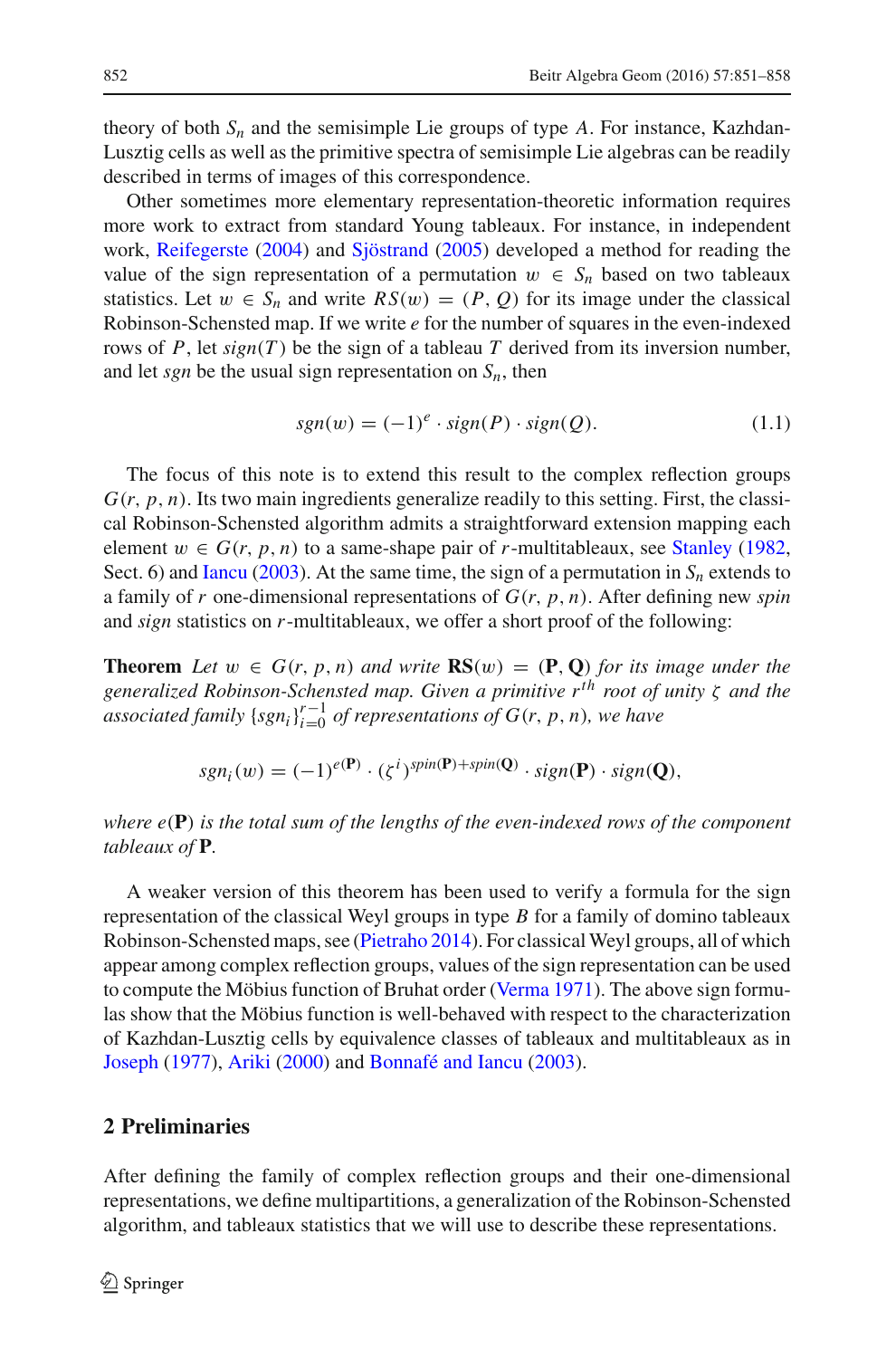#### **2.1 Sign representations**

Consider positive integers *r*, *p*, and *n* with *p* dividing *r* and let  $\zeta$  be the primitive root of unity  $\exp(2\pi\sqrt{-1})/r$ ). We define the complex reflection groups  $G(r, p, n)$  as subgroups of  $GL_n(\mathbb{C})$  consisting of matrices such that

- The entries are either 0 or powers of  $\zeta$ ,
- There is exactly one nonzero entry in each row and column,
- The (*r*/*p*)-th power of the product of all nonzero entries is 1.

Together with the thirty-four exceptional groups, the groups  $G(r, p, n)$  account for all finite groups generated by complex reflections [\(Shephard and Todd 1954](#page-7-9)), and include among them all the classical Weyl groups. In our work the parameter *r* will generally be fixed allowing us to write simply  $W_n$  for the group  $G(r, 1, n)$ . In order to establish succinct notation, we will write

$$
[\zeta^{a_1}\sigma_1,\zeta^{a_2}\sigma_2,\ldots,\zeta^{a_n}\sigma_n]
$$

for the matrix whose nonzero entry in the *i*th column is  $\zeta^{a_i}$  and appears in row  $\sigma_i$ . Utilizing this notation, define the set  $S = \{s_0, \ldots, s_{n-1}\}\$  where

$$
s_0 = [\zeta \cdot 1, 2, 3, ..., n],
$$
 and  
\n $s_i = [1, 2, ..., i - 1, i + 1, i, i + 2, ..., n].$ 

Furthermore, let  $S' = \{s_0^p, s_0s_1s_0, s_i \mid 1 \le i \le n - 1\}$ . The set *S* generates  $W_n$  with presentation given as

$$
W_n = \left\langle s_i \, | \, s_0^r, s_m^2, (s_j s_k)^2, (s_0 s_1)^4, (s_l s_{l+1})^3, m \ge 1, |j - k| > 1, l \in [1, n - 2] \right\rangle.
$$

Subject to similar relations, *S'* generates a subgroup  $G(r, p, n)$  of  $W_n$  of index  $p$ , see [Ariki](#page-7-10) [\(1995](#page-7-10)). Let  $\sigma = [\sigma_1, \ldots \sigma_n] \in S_n$ , and define  $Inv(\sigma)$  to be the set of pairs  $(\sigma_i, \sigma_j)$  with  $i < j$  and  $\sigma_i > \sigma_j$ .

There are exactly  $2r$  one-dimensional representations of  $W_n$ ; they divide naturally into two families.

**Definition 2.1** For each integer *i* between 0 and  $r - 1$ , we define representations  $\varsigma_i$ and  $sgn_i$  of  $W_n$  by specifying their values on the generating set *S*. Let

$$
\tau_i^{\epsilon}(s_j) = \begin{cases} \zeta^i & \text{if } j = 0, \text{ and} \\ (-1)^{\epsilon} & \text{if } j = 1, \dots, n-1 \end{cases}
$$

and define  $\zeta_i = \tau_i^0$  and  $sgn_i = \tau_i^1$ . Each becomes a representation of the subgroup  $G(r, p, n)$  by restriction.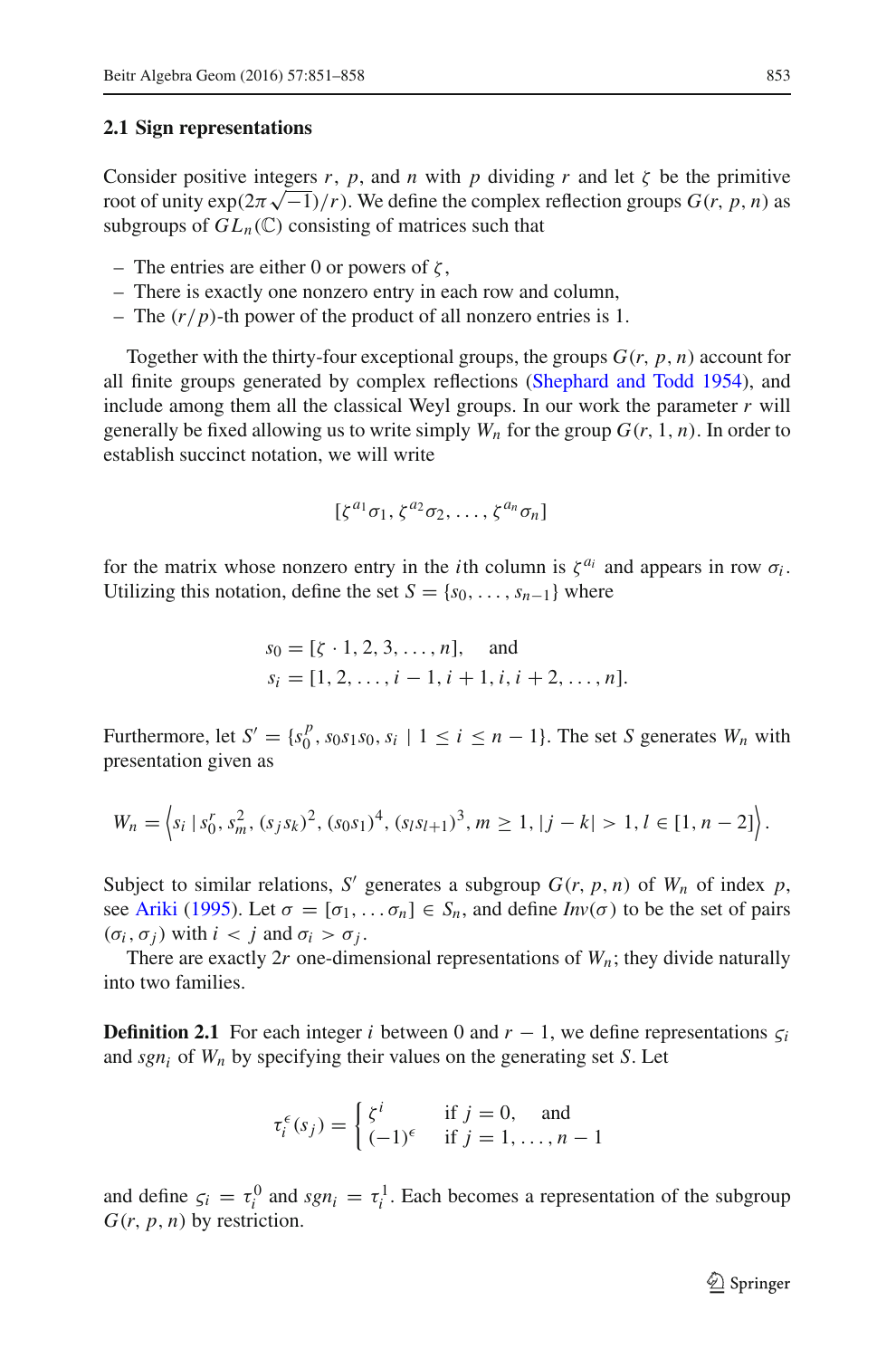#### <span id="page-3-0"></span>**2.2 Multitableaux**

We write a partition  $\lambda$  of an integer *m* as a nonincreasing sequence of positive integers  $(\lambda_1, \lambda_2, \ldots, \lambda_k)$  and define its rank as  $|\lambda| = m$ . A *Young diagram*  $[\lambda]$  of  $\lambda$  is a leftjustified array of boxes containing  $\lambda_i$  boxes in its *i*th row. The shape of a Young diagram will refer to its underlying partition. With the integer *r* fixed, a *multipartition of rank n* is an *r*-tuple

$$
\boldsymbol{\lambda} = \left(\lambda^0, \lambda^1, \ldots, \lambda^{r-1}\right)
$$

of partitions the sum of whose individual ranks equals *n*. The *Young diagram* [*λ*] of  $\lambda$  is the *r*-tuple ([ $\lambda^0$ ],...,[ $\lambda^{r-1}$ ]). We refer to  $\lambda$  as the *shape* of the diagram [ $\lambda$ ] and define  $|\lambda| = n$ . We will follow a convention of denoting objects derived from multipartitions in boldface while writing those derived from single partitions using a normal weight font.

A *standard Young tableaux of shape λ* is the Young diagram [*λ*] of rank *n* together with a labeling of each of its boxes with the elements of  $\mathbb{N}_n := \{1, 2, ..., n\}$  in such a way that each number is used exactly once, and the labels of the boxes within each component Young diagram  $[\lambda^i]$  increase along its rows and down its columns. Remembering that  $r$  is fixed, we will write  $\mathbf{SYT}_n$  for the set of all standard Young tableaux of rank *n* whose shape is a multipartition with *r* components.

*Example 2.1* Take  $r = 3$ . The following standard Young tableau **T** is of rank 11 and has the shape  $\lambda = ((2, 1), (1, 1), (3, 3))$ :

$$
\mathbf{T} = \left( \frac{6 \, 11}{8}, \frac{1}{7}, \frac{2 \, 4 \, 9}{3 \, 5 \, 10} \right)
$$

Following [Stanley](#page-7-2) [\(1982](#page-7-2), Sect. 6) and [Iancu](#page-7-3) [\(2003](#page-7-3)), we define a map from  $W_n$  to same-shape pairs of *r*-tuples of standard Young tableaux. Consider an element

$$
w = [\zeta^{a_1} \sigma_1, \zeta^{a_2} \sigma_2, \ldots, \zeta^{a_n} \sigma_n] \in W_n
$$

and define the ordered sets  $w^{(k)} = (\sigma_i | a_i = k)$  for  $0 \le k < r$ . Let  $\lim_{(k) \to \infty} p(w^{(k)}, w^{(l)})$ consist of  $(i, j) \in Inv(\sigma)$  with  $i \in w^{(l)}$  and  $j \in w^{(k)}$ , and let  $Inv_Q(w^{(k)}, w^{(l)})$  consist of  $(i, j) \in Inv(\sigma)$  with  $i \in w^{(k)}$  and  $j \in w^{(l)}$ . Moreover, write  $inv_P(w^{(k)}, w^{(l)})$  and  $inv_Q(w^{(k)}, w^{(l)})$  for the respective cardinalities of these sets.

Let  $RS(w^{(k)}) = (P_k, Q_k)$  be the image of the sequence  $w^{(k)}$  under the classical Robinson-Schensted map, labeling squares of  $Q_k$  according to the relative positions of  $i \in w^{(k)}$  within w, and define

$$
\mathbf{P} := \mathbf{P}(w) = (P_0, P_1, \dots, P_{r-1}) \quad \text{and} \quad \mathbf{Q} := \mathbf{Q}(w) = (Q_0, Q_1, \dots, Q_{r-1}).
$$

The multitableaux Robinson-Schensted map is defined by  $\mathbf{RS}(w) = (\mathbf{P}, \mathbf{Q})$ . It maps  $W_n$  onto the set of same-shape pairs of elements of  $\mathbf{SYT}_n$  and is in fact a bijection.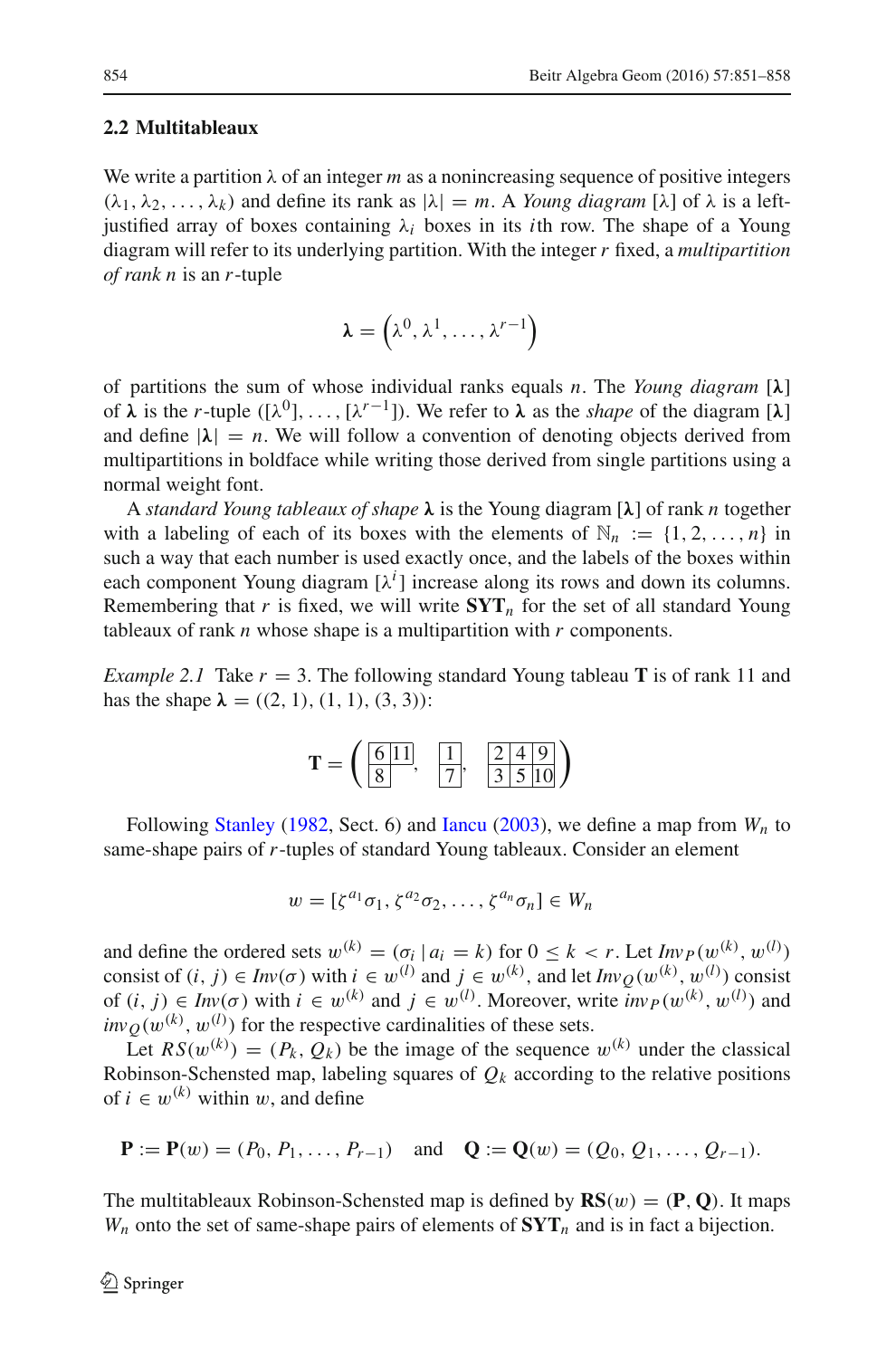#### **2.3 Tableaux and multitableaux statistics**

Our goal is to describe values of the sign representations on  $W_n$  under the above generalization of the Robinson-Schensted map. To do so, we rely on a few statistics that can be readily computed from multitableaux.

**Definition 2.2** An *inversion* in a Young tableau *T* is a pair  $(i, j)$  with  $j > i$  for which the box labeled by *i* is contained in a row strictly below the box labeled *j*. Let  $Inv(T)$  be the set of inversions in *T*, and write *inv*(*T*) for its cardinality. If **T** = ( $T_0, T_1, \ldots, T_{r-1}$ ) is a multitableau, we extend this notion and define:

$$
Inv(\mathbf{T}) = \bigsqcup_{k} Inv(T_k) \sqcup \bigsqcup_{k < l} Inv(T_k, T_l)
$$

where  $Inv(T_k, T_l) = \{(j, i) | j > i, j \text{ is a label in } T_k, i \text{ is a label in } T_l\}$ . We will be interested mainly in the parity of the size of this set and define

$$
sign(\mathbf{T}) = (-1)^{inv(\mathbf{T})}.
$$

**Definition 2.3** For a Young tableau *T*, write  $e(T)$  for the total number of boxes in its rows of even index. For a multitableau **T** =  $(T_0, T_1, \ldots, T_{r-1})$ , we write sh(T<sub>k</sub>) for the shape of the Young diagram underlying  $T_k$  and define the statistics  $e$  and *spin* as follows:

$$
e(\mathbf{T}) = \sum_{k=0}^{r-1} e(T_k)
$$
 and  $spin(\mathbf{T}) = \frac{1}{2} \sum_{k=0}^{r-1} k \cdot |sh(T_k)|$ .

The *spin* statistic provides a simple description of the image of the subgroup *G*(*r*, *p*, *n*) under the *r*-multitableaux Robinson-Schensted map. The following is easy to verify:

**Proposition 2.1** (**P**, **Q**)  $\in$  **RS**( $G(r, p, n)$ ) *if and only if* 2 *spin*( $P$ )  $\equiv$  0 (mod *p*).

#### <span id="page-4-0"></span>**2.4 A set of functions and an example**

We define a family of functions on  $W_n$ . In the next section we will show that they coincide with the sign representations on  $W_n$ . Again, for  $w \in W_n$ , let  $\mathbb{RS}(w) = (\mathbb{P}, \mathbb{Q})$ . For  $0 \le i \le r$ , we will write

$$
\pi_i(w) = (-1)^{e(\mathbf{P})} \cdot (\zeta^i)^{\text{spin}(\mathbf{P}) + \text{spin}(\mathbf{Q})} \cdot \text{sign}(\mathbf{P}) \cdot \text{sign}(\mathbf{Q}).
$$

*Example 2.2* Consider  $w = [\zeta^1 5, 1, \zeta^2 3, 6, \zeta^2 7, \zeta^1 4, 2, 8]$  in  $G(4, 1, 8)$ . Recalling the notation in Sect. [2.2,](#page-3-0) we have  $w^{(0)} = (1, 6, 2, 8), w^{(1)} = (5, 4), w^{(2)} = (3, 7),$ and  $w^{(3)} = \emptyset$ . Furthermore,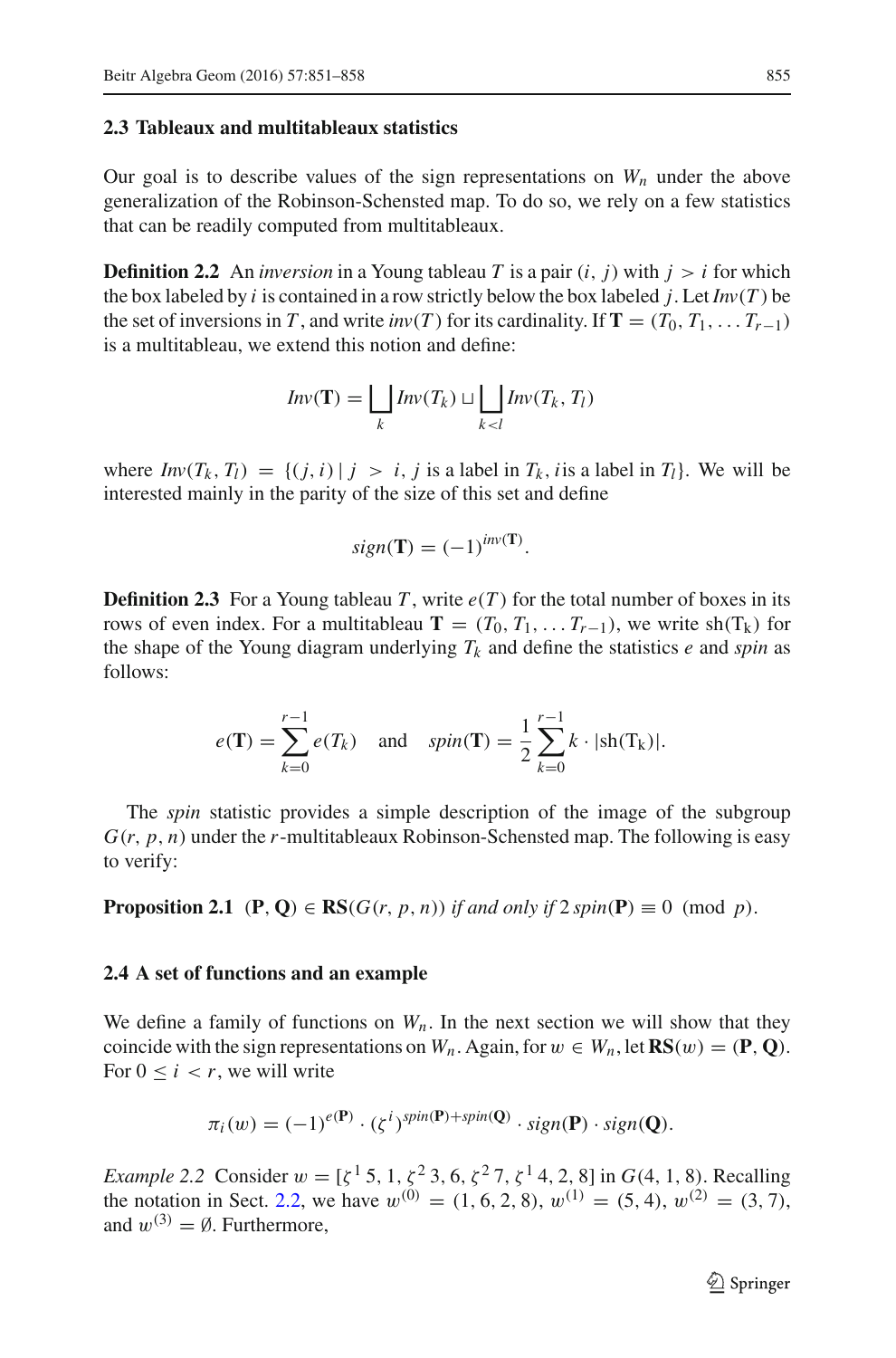$$
RS(w^{(0)}) = \left(\frac{1 \ 2 \ 8}{6}, \ \frac{2 \ 4 \ 8}{7}\right) \qquad RS(w^{(1)}) = \left(\frac{4}{5}, \ \frac{1}{6}\right)
$$
  

$$
RS(w^{(2)}) = \left(\frac{3 \ 7}{6}, \ \frac{3 \ 5}{6}\right) \qquad RS(w^{(3)}) = (\emptyset, \emptyset).
$$

From these we construct the Robinson-Schensted image of  $w$ :

$$
\mathbf{RS}(w) = (\mathbf{P}, \mathbf{Q}) = \left( \begin{pmatrix} \boxed{1 \ 2 \ 8} \\ \boxed{6} \end{pmatrix}, \quad \boxed{\frac{4}{5}}, \quad \boxed{3 \ 7}, \quad \emptyset \right), \left( \boxed{\frac{2 \ 4 \ 8}{7}}, \quad \boxed{\frac{1}{6}}, \quad \boxed{3 \ 5}, \quad \emptyset \right) \right).
$$

We read off  $inv(\mathbf{P}) = 10$ ,  $inv(\mathbf{Q}) = 14$ ,  $e(\mathbf{P}) = 2$ , and  $spin(\mathbf{P}) = spin(\mathbf{Q}) = 3$ . Hence  $\pi_i(w) = (\zeta^i)^2$  which coincides with  $sgn_i(w)$ .

#### **3 Sign under the Robinson-Schensted map**

With the appropriate definitions of the tableaux statistics in place, we can now verify the claimed formulas for the family of sign representations {*sgni*}. Recall our notation  $w = [\zeta^{a_1}\sigma_1, \zeta^{a_2}\sigma_2, \ldots, \zeta^{a_n}\sigma_n] \in W_n$  where  $\sigma = \sigma_1 \ldots \sigma_n \in S_n$ . Directly from the definitions of  $Inv<sub>P</sub>$  and  $Inv<sub>O</sub>$ , we obtain the following partition:

$$
Inv(\sigma) = \bigcup_{k=0}^{r-1} Inv(w^{(k)}) \bigcup_{k < l} Inv_P(w^{(k)}, w^{(l)}) \bigcup_{k < l} Inv_Q(w^{(k)}, w^{(l)}). \tag{3.1}
$$

<span id="page-5-0"></span>Applying this to  $sgn_i$ , we have:

$$
sgn_i(w) = (\zeta^i)^{\sum_{k=1}^n a_k} \cdot \prod_{k=0}^{r-1} sgn(w^{(k)}) \cdot \prod_{k < l} (-1)^{inv_P(w^{(k)}, w^{(l)}) + inv_Q(w^{(k)}, w^{(l)})}.\tag{3.2}
$$

Write the reverse of  $\sigma \in S_n$  as  $\sigma^{\text{rev}} := \sigma_n \sigma_{n-1} \dots \sigma_1 \in S_n$  and for fixed integers *k*, *l* such that  $0 \leq k < l \leq r - 1$ , let

$$
\mathcal{I}_1 = Inv_P(w^{(k)}, w^{(l)}) = \left\{ (i, j) \in Inv(\sigma) | i \in w^{(l)} \text{ and } j \in w^{(k)} \right\},\
$$
  

$$
\mathcal{I}_2 = Inv_Q(w^{(k)}, w^{(l)}) = \left\{ (i, j) \in Inv(\sigma) | i \in w^{(k)} \text{ and } j \in w^{(l)} \right\},\
$$
and
$$
\mathcal{I}_3 = \left\{ (i, j) \in Inv(\sigma^{\text{rev}}) | i \in w^{(k)} \text{ and } j \in w^{(l)} \right\}.
$$

**Lemma 3.1** *For fixed integers k and l as above, we have*

$$
Inv(P_k, P_l) = \mathcal{I}_2 \sqcup \mathcal{I}_3 \text{ and } |Inv(Q_k, Q_l)| = |\mathcal{I}_1 \sqcup \mathcal{I}_3|.
$$

*Proof* To prove the first claim, let  $(\sigma_i, \sigma_j) \in Inv(P_k, P_l)$ . Then  $\sigma_i > \sigma_j, \sigma_i \in w^{(k)}$ , and  $\sigma_j \in w^{(l)}$ . If  $i < j$  then  $(\sigma_i, \sigma_j) \in Inv(\sigma)$  and hence lies in  $\mathcal{I}_2$ . On the other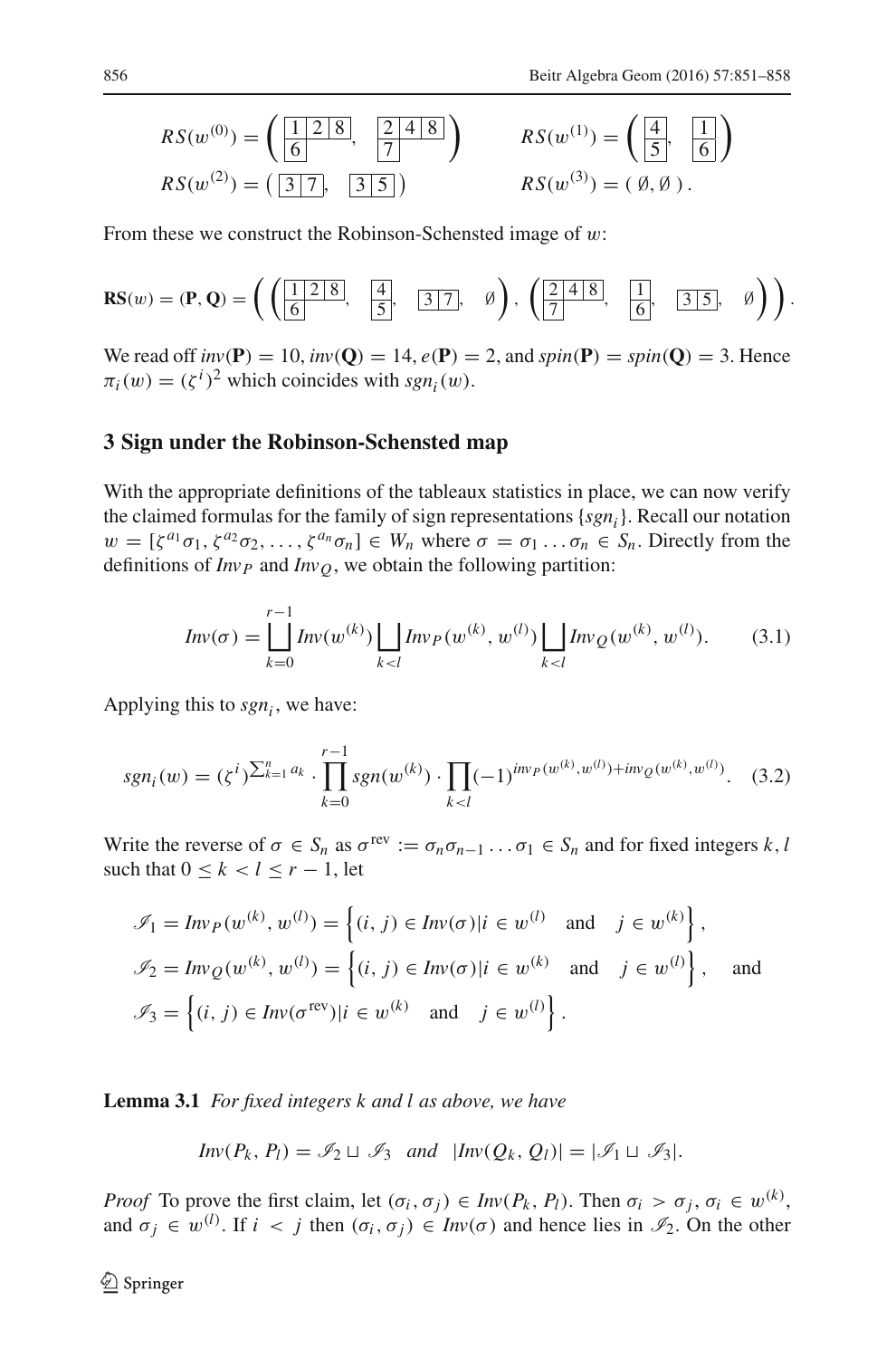hand if  $i > j$ , then  $(\sigma_i, \sigma_j) \in Inv(\sigma^{\text{rev}})$  and hence lies in  $\mathcal{I}_3$ . To prove the second claim, let  $(j, i) \in Inv(Q_k, Q_l)$ . Then  $j > i, \sigma_j \in w^{(k)}$ , and  $\sigma_i \in w^{(l)}$ . If  $\sigma_i > \sigma_j$ , then  $(\sigma_i, \sigma_j) \in Inv(\sigma)$  and hence lies in  $\mathscr{I}_1$ . On the other hand if  $\sigma_i < \sigma_j$ , then  $(\sigma_i, \sigma_i) \in Inv(\sigma^{rev})$  and hence lies in  $\mathcal{I}_3$ . Thus each  $(j, i) \in Inv(Q_k, Q_l)$  corresponds to either a  $(\sigma_i, \sigma_j) \in \mathcal{I}_1$  or a  $(\sigma_i, \sigma_j) \in \mathcal{I}_3$ .

Immediately, we obtain:

<span id="page-6-0"></span>**Corollary 3.1** *For any*  $k < l$ ,

$$
inv_P(w^{(k)}, w^{(l)}) + inv_Q(w^{(k)}, w^{(l)}) \equiv inv(P_k, P_l) + inv(Q_k, Q_l) \pmod{2}.
$$

We are now ready to prove that the functions  $\pi_i$  defined in Sect. [2.4](#page-4-0) coincide with *sgni* , hence proving our main theorem.

**Theorem 3.1** *Let*  $w \in W_n$  *and write*  $\text{RS}(w) = (\textbf{P}, \textbf{Q})$  *for its image under the generalized Robinson-Schensted map. Given a primitive rth root of unity* ζ *and the associated family*  $\{sgn_i\}_{i=0}^{r-1}$  *of representations of*  $W_n$ *, we have* 

$$
sgn_i(w) = (-1)^{e(\mathbf{P})} \cdot (\zeta^i)^{spin(\mathbf{P})+spin(\mathbf{Q})} \cdot sign(\mathbf{P}) \cdot sign(\mathbf{Q}).
$$

*Proof* Observe that the functions  $\pi_i$  can be decomposed as follows

$$
\pi_i(w) = (-1)^{e(\mathbf{P})} \cdot (\zeta^i)^{\text{spin}(\mathbf{P}) + \text{spin}(\mathbf{Q})} \cdot \text{sign}(\mathbf{P}) \cdot \text{sign}(\mathbf{Q})
$$
\n
$$
= (-1)^{\sum_{k=0}^{r-1} e(P_k)} (\zeta^i)^{\sum_{k=1}^{n} a_k} \prod_{k=0}^{r-1} \text{sign}(P_k) \prod_{k=0}^{r-1} \text{sign}(Q_k) \prod_{k < l} (-1)^{\text{inv}(P_k, P_l) + \text{inv}(Q_k, Q_l)}
$$
\n
$$
= (\zeta^i)^{\sum_{k=1}^{n} a_k} \cdot \prod_{k=0}^{r-1} \left( (-1)^{e(P_k)} \text{sign}(P_k) \text{sign}(Q_k) \right) \cdot \prod_{k < l} (-1)^{\text{inv}(P_k, P_l) + \text{inv}(Q_k, Q_l)}
$$

Since each  $(-1)^{e(P_k)} sign(P_k) sign(Q_k)$  coincides with  $sgn(w^{(k)})$  by Eq. [\(1.1\)](#page-1-0), we have

$$
\pi_i(w) = (\zeta^i)^{\sum_{k=1}^n a_k} \cdot \prod_{k=0}^{r-1} sgn(w^{(k)}) \cdot \prod_{k  
\n
$$
= (\zeta^i)^{\sum_{k=1}^n a_k} \cdot \prod_{k=0}^{r-1} sgn(w^{(k)}) \cdot \prod_{k  
\n
$$
= sgn_i(w)
$$
$$
$$

where the second equality holds as a consequence of Corollary  $3.1$  and the final equality holds by Eq.  $(3.2)$ .